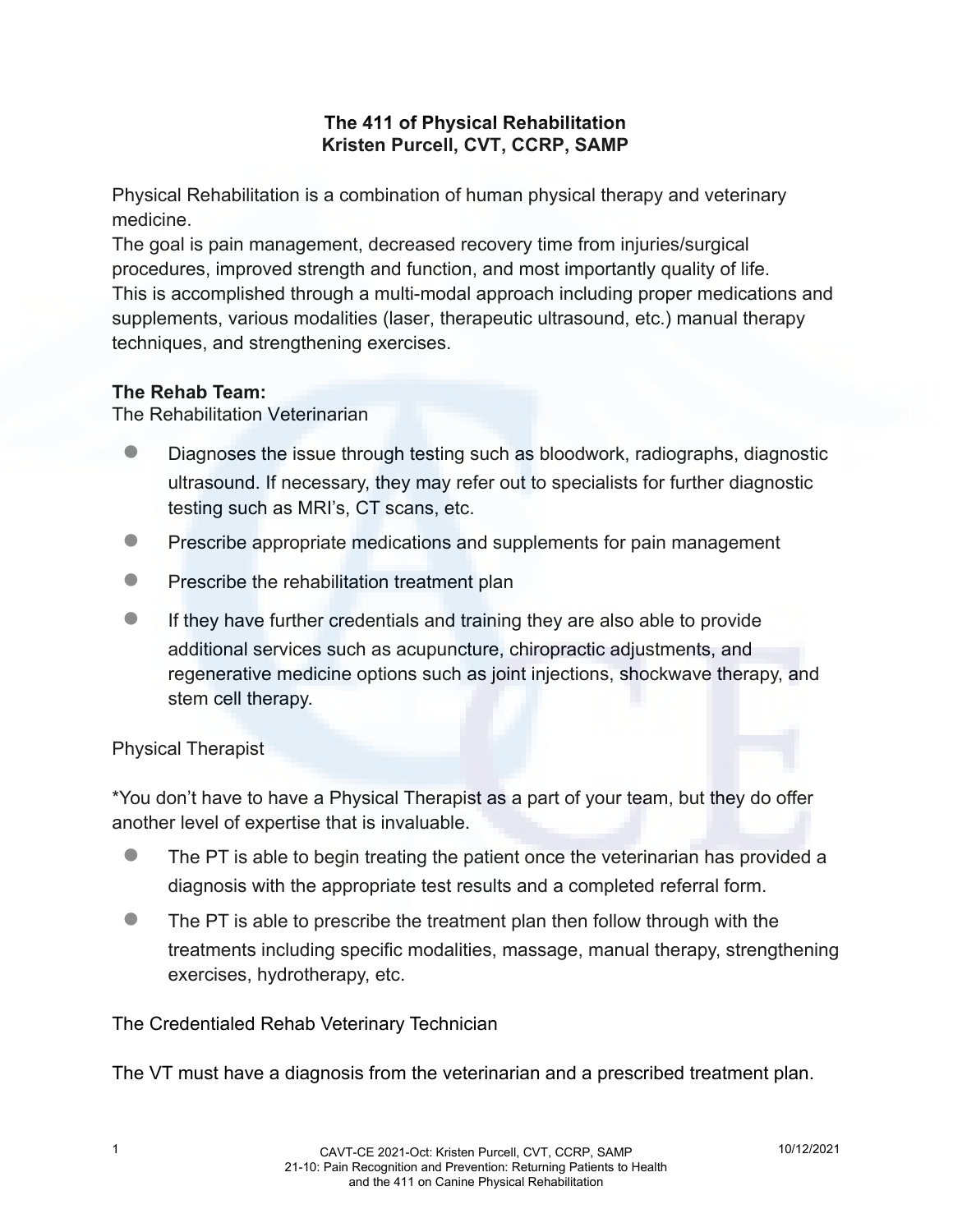The treatment plan may be prescribed from either the Veterinarian or the Physical Therapist.

Once those details are established, the VT is able to perform the various services including specific modalities, massage, +/- manual therapy, strengthening exercises, hydrotherapy, etc.

# **State Practice Acts**

\*Each state practice act varies in who can do what and whether or not the VT needs to be in direct supervision of the veterinarian.

If you are planning to practice outside of Colorado I strongly encourage you to familiarize yourself with the specific state practice acts to ensure you are in compliance. For example, some states do not allow human PT's to work with animals and some states allow VT's to prescribe treatment plans as long as the diagnosis is provided.

\*Physical Therapy is also a protected term in human medicine. It is illegal to use it when referring to working with animals. Always refer to it as Physical Rehabilitation\*

## **When to Consider Physical Rehabilitation**

Honestly, there is never a bad time to consider Physical Rehabilitation. There are the obvious times like post surgery or soft tissue injuries, but there are plenty of other times to consider as well.

It is important to ask the right questions and to listen to what the pet parent is observing at home. If you hear things like, "my pet doesn't want to jump in the car anymore" or "he has stopped going up/downstairs" If there has been a decrease in energy or interaction with the family, hanging tail, lowered head, lameness, etc. These are all red flags that the pet is experiencing some level of discomfort.

Know what lifestyle the pet has and ask the owners questions regarding their goals. **Modalities** 

There are a variety of modalities to consider when treating patients. We will discuss the various options, what they are, how they work, and indications vs. contraindications of each modality.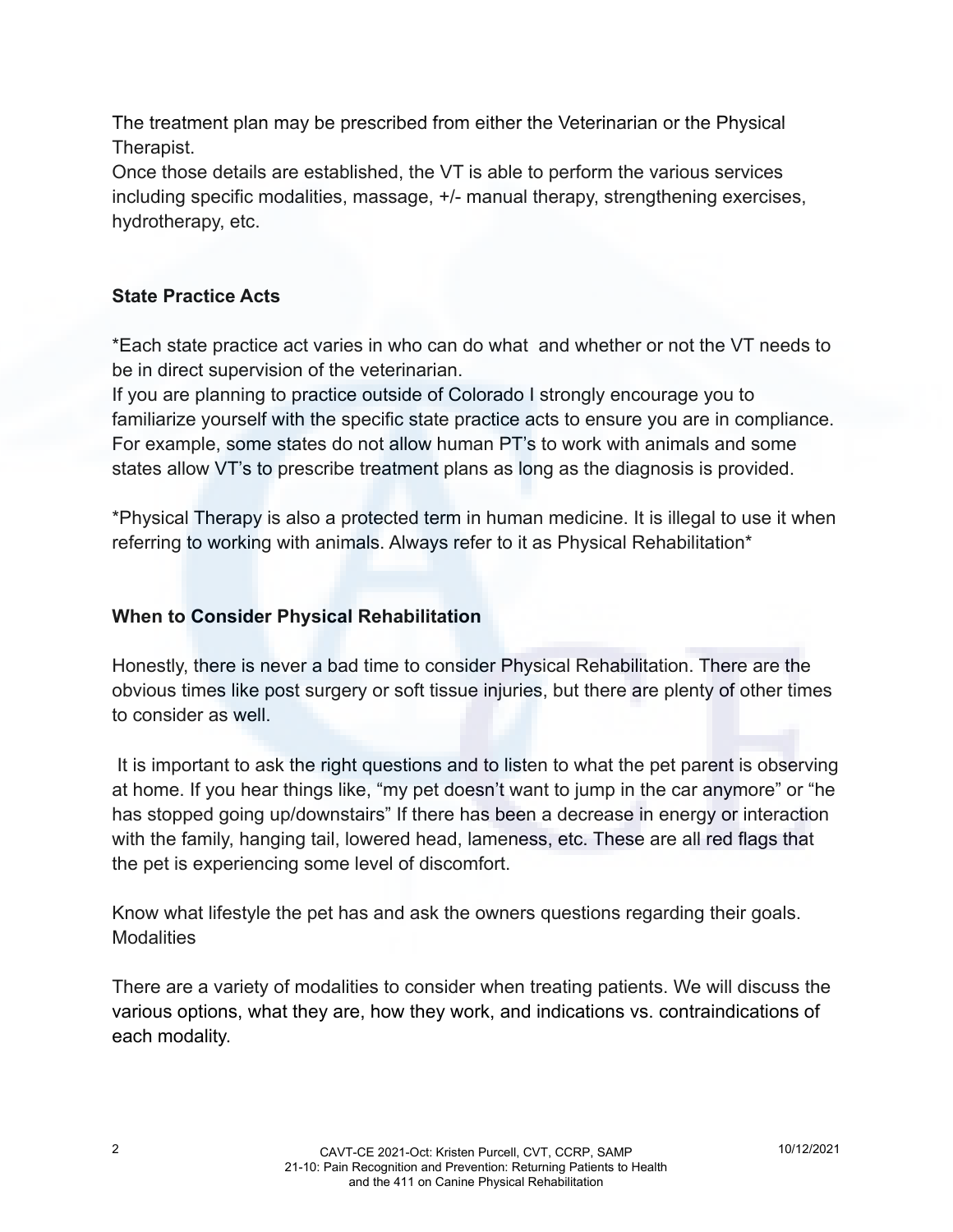# **Thermotherapy**

Thermotherapy is the use of superficial heat and cold as a therapeutic modality for the treatment of disease or trauma and it may be applied using many different methods. It is one of the oldest forms of physical therapy modalities.

Superficial thermal agents are used to decrease pain, reduce swelling, promote healing, and improve flexibility.

It is the cheapest and easiest modality and is relatively safe for the owner to perform at home.

#### **Cryotherapy**

Cryotherapy is used during the acute phase after trauma or surgery, typically within the first 72 hours. It can also be used after exercise to minimize secondary inflammation. The physiological effects include vasoconstriction, decreased blood flow, decreased swelling, reduced tissue damage, and analgesia.

The easiest type of application is ice/cold packs which include simply placing crushed ice in a moist towel or filling a plastic bag with water and rubbing alcohol at a ratio of 3:1. Once frozen it creates a slush type consistency.

Treatment time is usually 10-20 minutes and may be applied 3-4 times daily.

#### **Heat Therapy**

The effects of heat therapy are the opposite of cryotherapy excluding the fact they both relieve pain and muscle spasm.

The physiological effects include vasodilation, pain relief, increased soft tissue extensibility, and relaxation of muscle spasm.

The most common form of application is a heat pack. I strongly recommend avoiding heating pads or rice socks due to areas of extreme heat that may cause secondary burns. Instead, use a gel pack from the pharmacy. Once heated it can be mixed to evenly distribute the heat and protect the skin by placing a thin towel between the pack and patient.

Heat treatment times vary but most commonly are between 15 to 30 minutes and may be repeated 3-4 times daily.

## **Therapeutic Laser**

LASER is an acronym for "Light Amplification by Stimulated Emission of Radiation" This translates to light penetrating tissues via electromagnetic radiation that is monochromatic, coherent, and collimated.

Classes of Lasers typically used in the rehabilitation setting are class 3, 3b, and 4.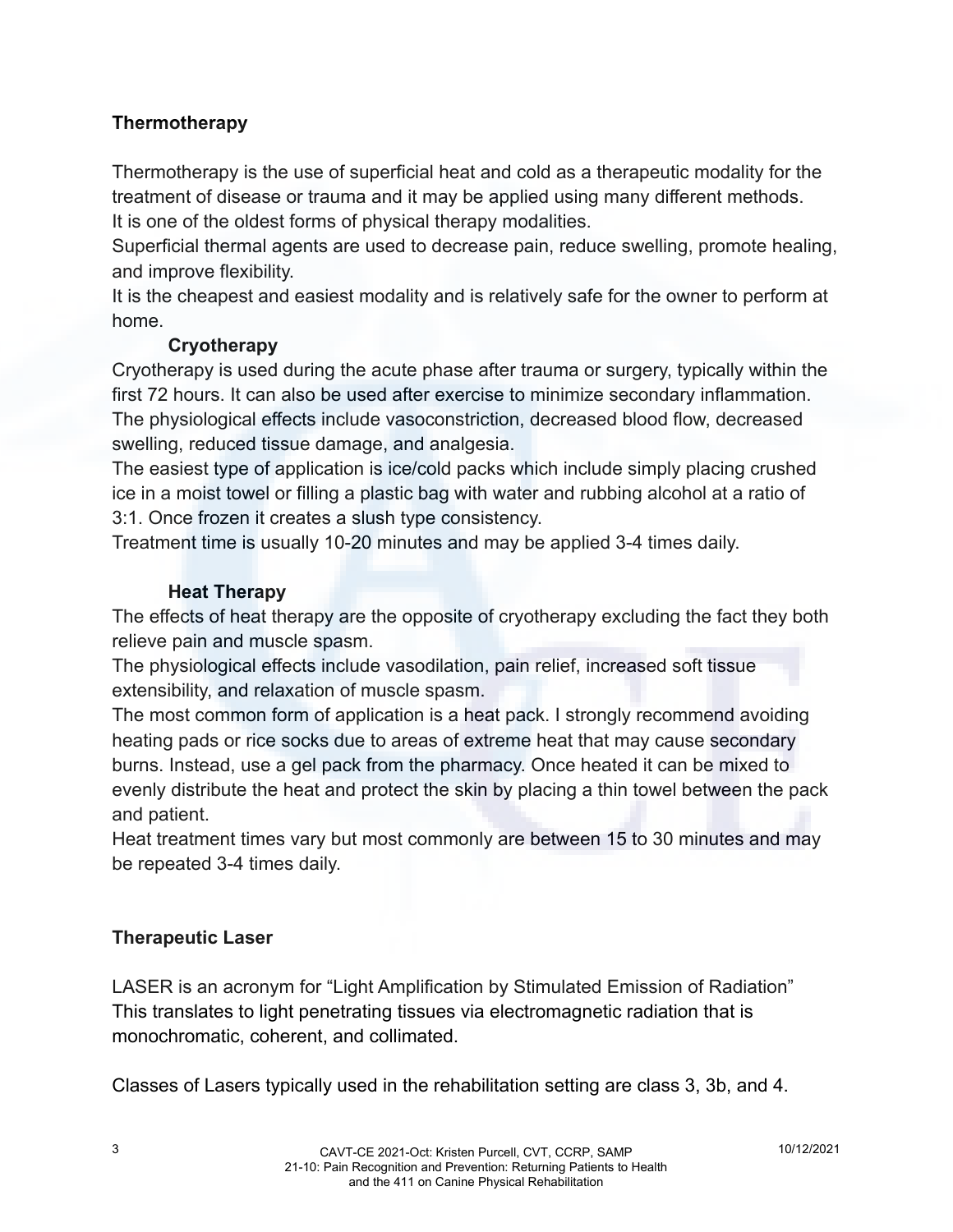Classes are based on the power and wavelength of the machine.

Power is the rate of energy production and is measured in watts (joules/second).

The wavelength determines the depth of penetration and the longer the wavelength the deeper the penetration.

Light energy stimulates the energy source (ATP) of the mitochondria of cells, and increases blood flow and oxygen to the site.

Ultimately, the main reasons for use in rehabilitation are to decrease pain and inflammation, and accelerate healing.

Indications include wounds, sprains/strains, inflammation, arthritis, as well as spinal cord and nerve injuries.

Contraindications include open growth plates, neoplasia, pregnancy, epilepsy, and over the cornea.

## **Therapeutic Ultrasound (TUS)**

TUS uses soundwaves to effect biologic tissues and the absorption is greatest in tissues with high protein content (tendons and ligaments). It is best for heating tissue 3-5 cm deep without causing damage to more superficial tissues.

Thermal effects can increase blood flow, collagen extensibility, metabolic rate, and pain threshold, in addition to decreased muscle guarding and spasm.

Parameters of treatments include frequency, intensity, and continuous/pulsed modes.

Frequency (hertz) determines the depth of the sound energy penetration. The machine offers two frequencies: 1 MHz - heating depth of 2-5 cm, or 3MHz - heating depth of 1-2 cm.

Intensity (W/cm2) determines the degree and rate of temperature increase during the treatment. The range is 0.25-3.0 W/cm2, but in my experience it is usually 1.0-1.5 W/cm2 unless it is an acute injury (which is lower intensity).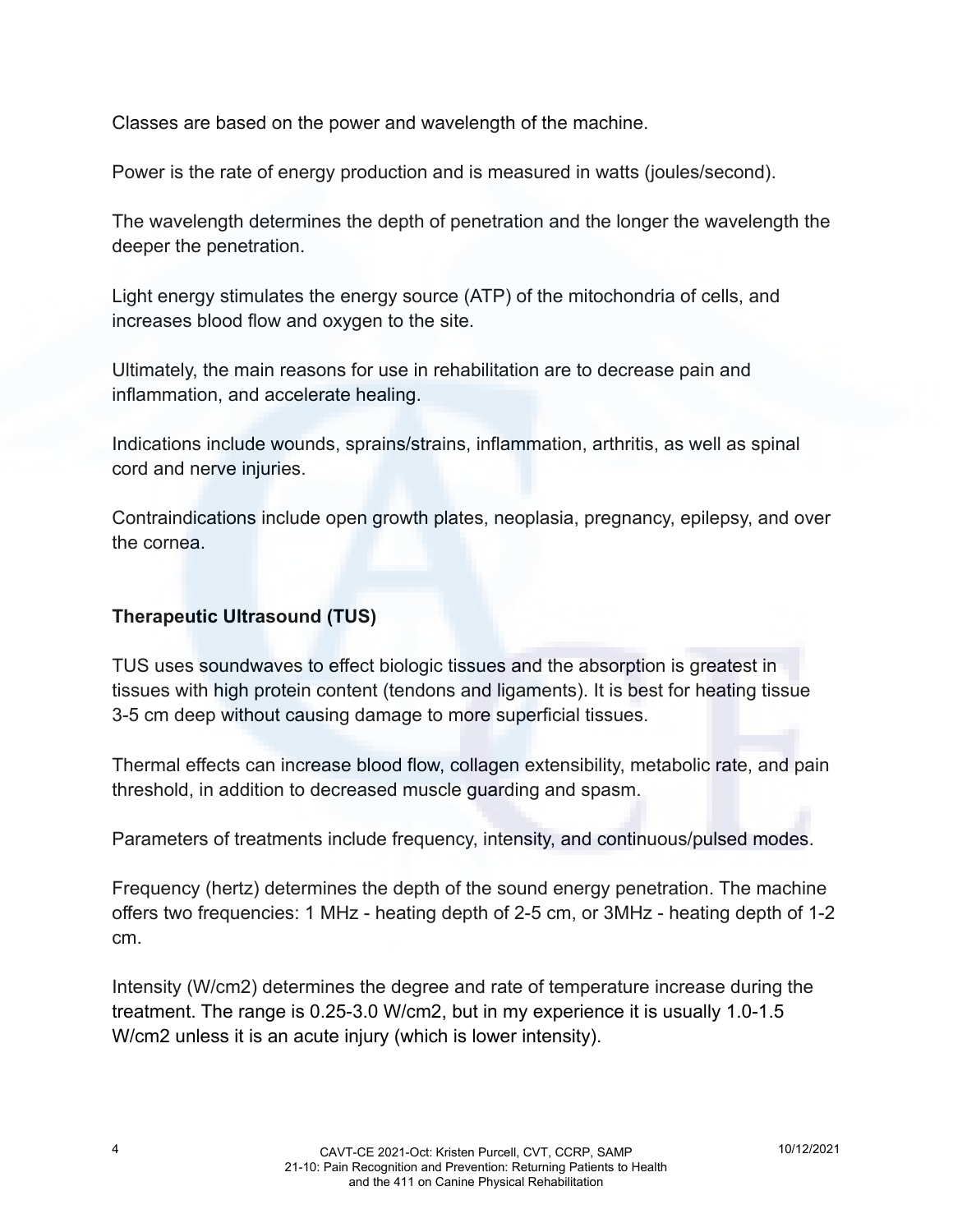Continuous/Pulsed modes refer to the duty cycle of flow of energy. Continuous refers to a constant flow. Pulsed refers to the percentage of time energy is being emitted. Duty cycles usually range between 5-50% and are chosen when wanting none thermal or minimal thermal effects.

Indications include muscle spasm , non acute soft tissue injury such as tendinitis or iliopsoas strain, combatting scar tissue, and joint restrictions associated with periarticular structures.

Contraindications include pacemakers, pregnancy, growth plates, spinal cord after surgery, malignancy, infection sites, or bleeding.

## **Neuromuscular Electrical Stimulation (NMES)**

NMES is most often used for muscle weakness and stimulating muscle contractions. It is often used in patients who are unable to actively contract a muscle independently.

Parameters include amplitude, pulse duration, frequency, on/off cycle, and ramp. Amplitude is the intensity of electrical wave being delivered, measured in milliamperes (mA). The level varies per the patient's response.

Pulse duration is the time of one pulse, measured in microseconds (us). 100-400 us Frequency is the number of pulses per second, measured in hertz (Hz) 25-50 Hz

On/off cycle is the time the current is being delivered and the time it is stopped, known as the duty cycle. 1:3 or 1:5 based on the patient's response.

Ramp is the time when the current is gradually increased or decreased to improve patient comfort, measured in seconds. 2-4 seconds

## **Transcutaneous Electrical Nerve Stimulation (TENS)**

TENS is when electrical stimulation is used for pain relief. It stimulates sensory nerves rather than motor nerves.

This technique is not often used in rehabilitation and research results are mixed in regards to how effective it is for pain relief.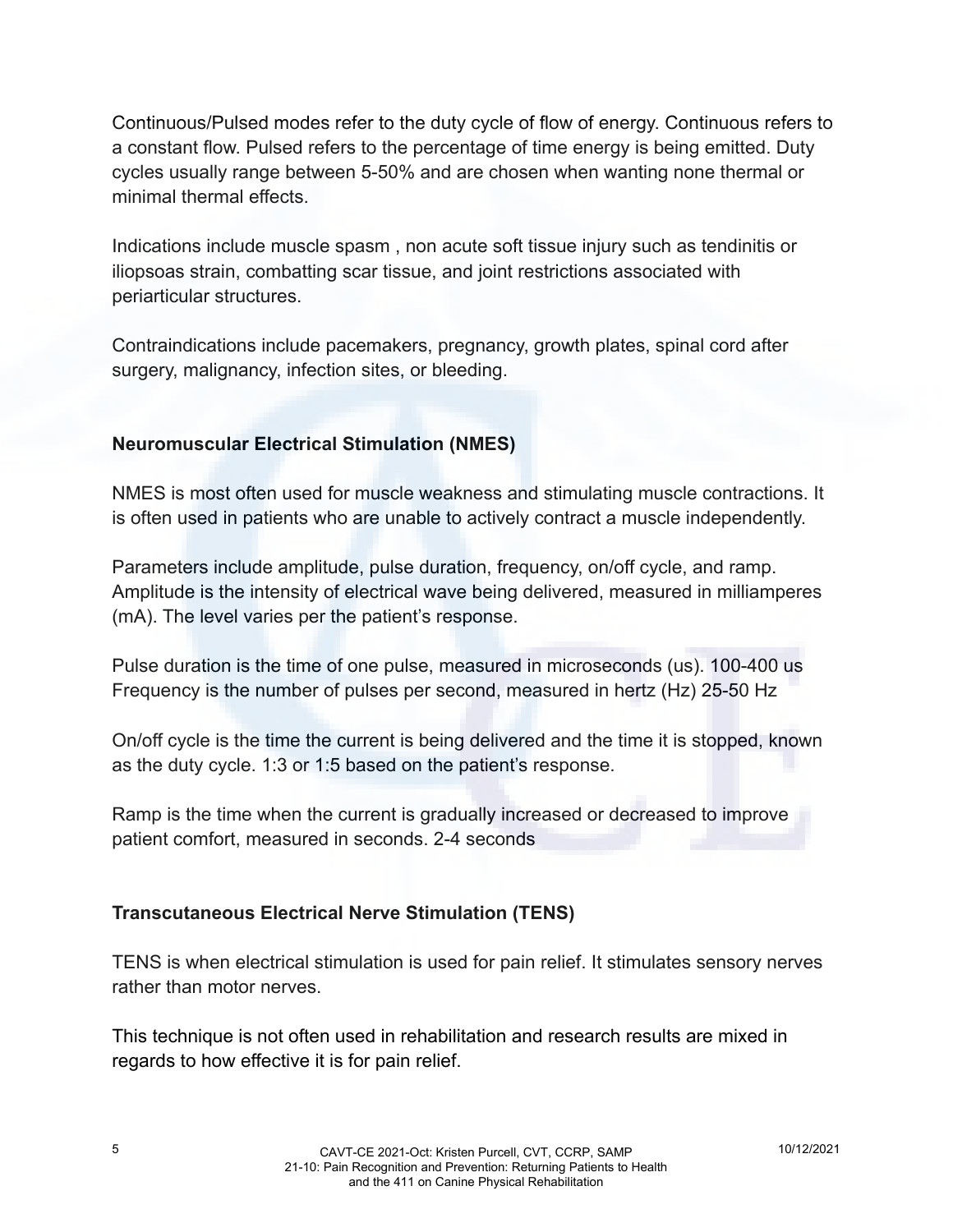Settings: Pulse 50-100us, Frequency 30-150, Amplitude dependent on patient response

Contraindications for both NMES and TENS include over the ears, pacemakers, pregnancy, neoplasia, infections, and seizures.

#### **PEMF/Assisi Loop**

.

Pulsed Electromagnetic Fields (PEMP) is an approved therapy by the US FDA

The PEMF signal target's the body's own anti-inflammatory process and stimulates nitric oxide production which accelerate the healing of soft and hard tissue such as skin, tendons, ligaments, bones, and organs.

Other benefits include reduced pain and inflammation, improved circulation, improved mobility, and no side effects.

It is a fantastic addition to a multi-modal approach. Treatments are 15 minutes long and can be performed several times throughout the day.

#### **Therapeutic Exercise and Exercise Equipment**

Therapeutic Exercises focus on proprioception, balance, muscle strengthening, endurance, and gait reeducation.

These exercises can be used by manipulating and encouraging the pet to move the body in specific ways, but can also incorporate pieces of equipment.

**Proprioceptive exercises** focus on stimulating the body to know where it is in space, most commonly focusing on the limbs.

Some exercises include toe pinching, sweeping paws on textured surfaces, bouncing over the pelvis, joint compressions, stepping over cavaletti poles, etc.

\*\*\*Videos of exercises provided for toe pinching, paw sweeping, bouncing, and cavaletti's

**Balance exercises** are simply that, working on balance, stability, core, and overall strength.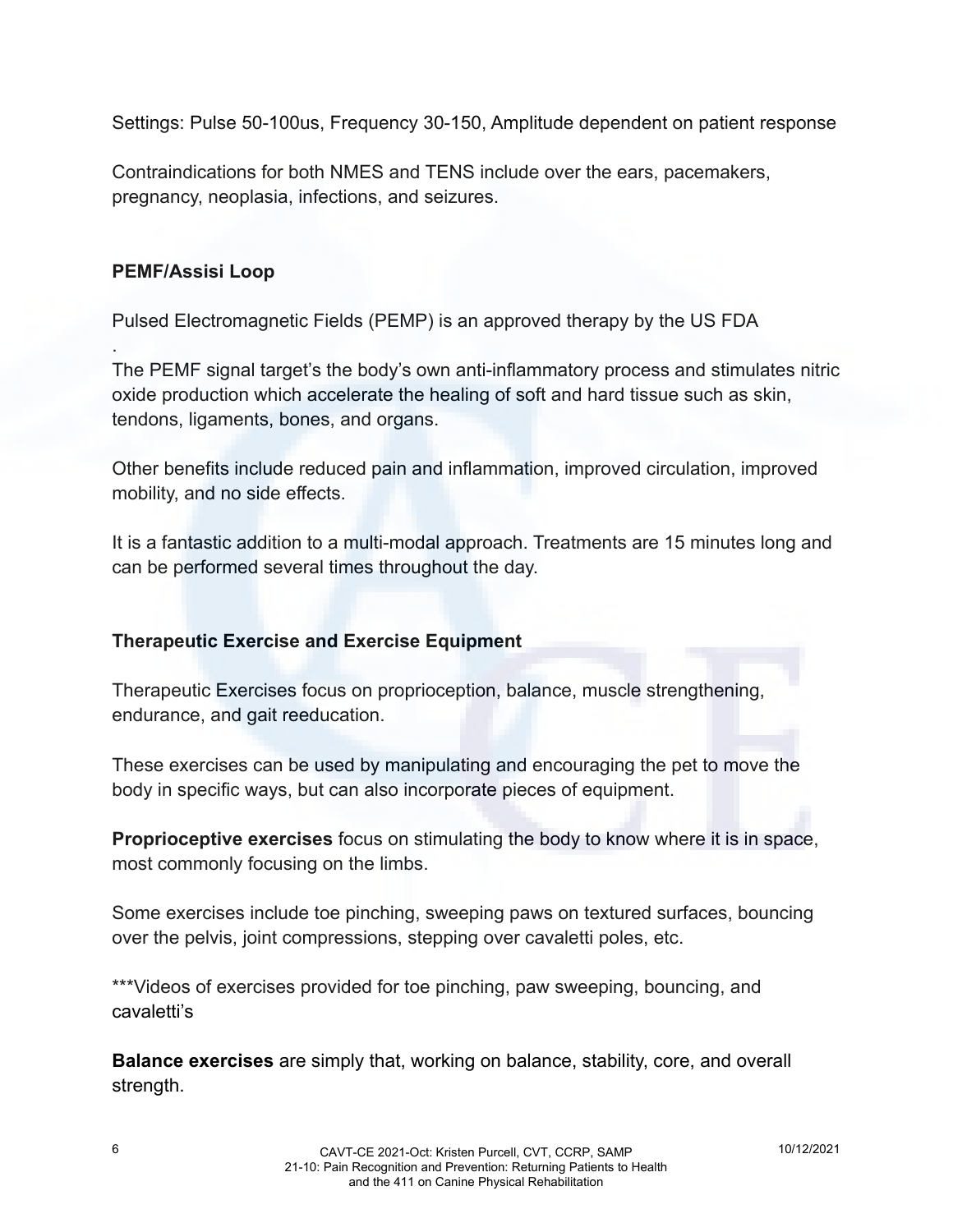These exercises can be as simple as 3 legged standing, cross legged standing, nose to ribs/hips, and Sit Up Pretty

More challenging exercises include using pieces of equipment that offer unstable surfaces such as discs, balance boards, BOSU balls, peanuts (Physioballs), etc.

\*Videos for balance exercises include 3 legged standing, cross legged standing, nose ribs/hips, sit up pretty,, and stability exercises with various pieces of equipment

**Muscle strengthening** falls under the umbrella of every exercise and piece of equipment used.

Some exercises include Sit to stand, Backwards and side stepping, commando crawling.

\*Videos for muscle strengthening exercises include tummy tickles, sit to stand, dog burpees, backwards and side stepping, commando crawling, and weight shifting

## **Hydrotherapy (Underwater Treadmill/Pool Swimming)**

There are many benefits of hydrotherapy including: The buoyancy of the water supports and protects the animal. Warm water assists with muscle and soft tissue relaxation. Hydrostatic pressure assists with inflammation and edema. The viscosity of the water requires more effort to move through in addition to the resistance of the movement of water.

#### **Pool vs. Underwater Treadmill**

The pool allows the following:

- Completely non weight bearing
- Full active ROM
- **•** Improved core strength
- Cardiopulmonary conditioning
- Endurance for cross training
- **Facilitating PROM**